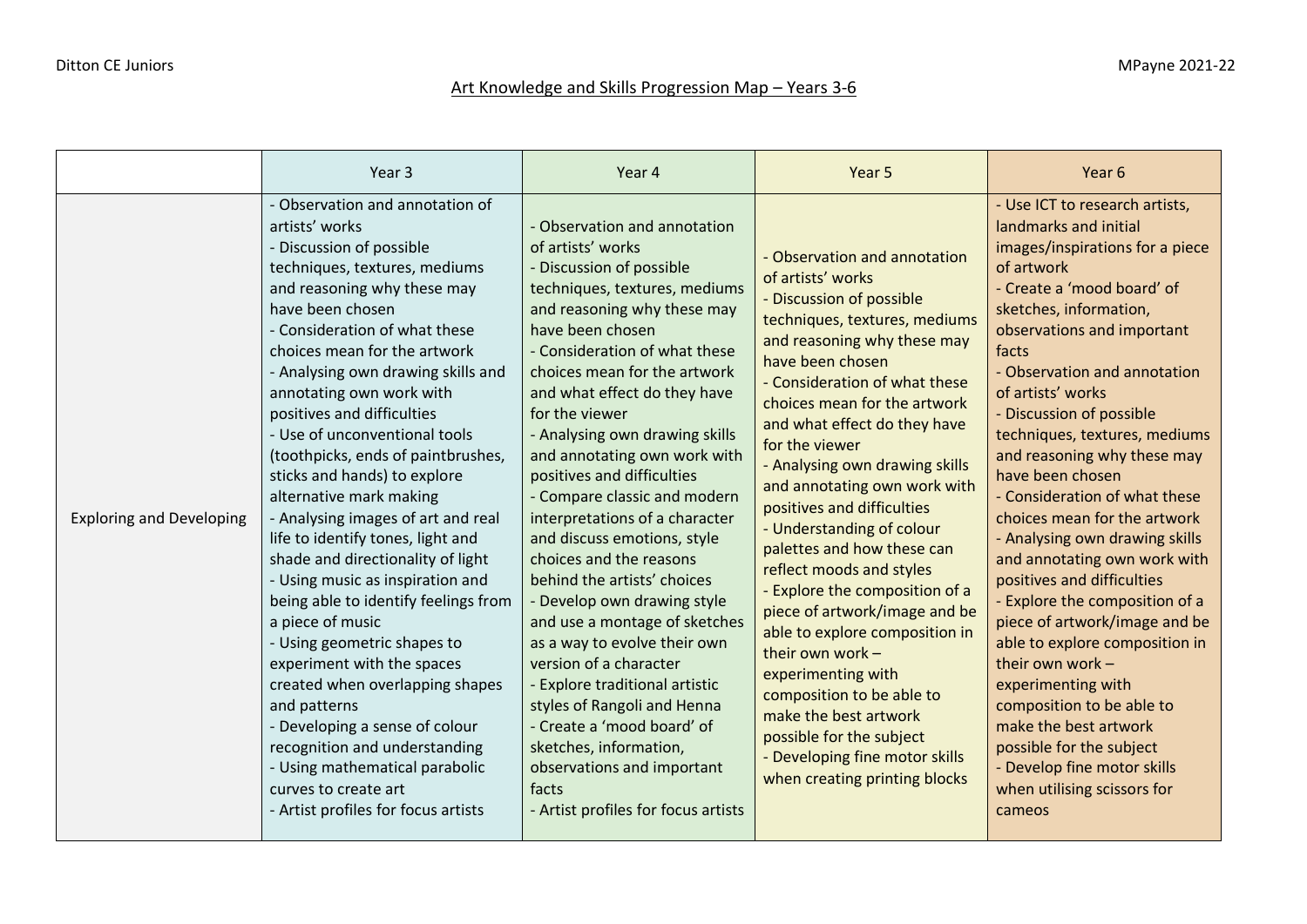## Ditton CE Juniors MPayne 2021-22

| Drawing  | - Pencil hold<br>Basic mark making and sketching<br>techniques<br>- Shading techniques and<br>appropriate uses for these<br>techniques<br>- Face shapes and basic face<br>proportions<br>- Self-portrait<br>- Drawing in the style of another<br>artist<br>- Observational drawings focussing<br>on light and shade (applying<br>sketching techniques to create<br>different tones, light and shade)<br>Basic perspective understanding<br>(objects closer are larger etc) and<br>utilising the vanishing point<br>technique<br>- Quick study sketches of another<br>artists' work (being able to identify<br>key shapes and composition<br>accurately) | - Pencil hold<br>- Basic mark making and<br>sketching techniques<br>- Shading techniques and<br>appropriate uses for these<br>techniques<br>- Sketching from real life, plein<br>air<br>- Observational drawings<br>making use of tone, shading,<br>texture and light sources<br>- Using sketching skills as a<br>basis to adopt another artist's<br>style<br>- Adopt an illustration style,<br>attempting to recreate the<br>proportions and stylistic<br>choices<br>-Develop own drawing style<br>and use a montage of sketches<br>as a way to evolve their own<br>version of a character<br>- Study sketches of another<br>artists' work (being able to<br>identify key shapes and<br>composition accurately) | -Pencil hold<br>- Basic mark making and<br>sketching techniques<br>- Shading techniques and<br>appropriate uses for these<br>techniques<br>-Using sketching skills as a<br>basis to adopt another artist's<br>style<br>- Adopt an illustration style,<br>attempting to recreate the<br>proportions and stylistic<br>choices<br>- Study sketches of another<br>artists' work (being able to<br>identify key shapes and<br>composition accurately)<br>- Face shapes and basic face<br>proportions<br>- Self-portrait<br>- Drawing in the style of<br>another artist | - Pencil hold<br>- Basic mark making and<br>sketching techniques<br>- Shading techniques and<br>appropriate uses for these<br>techniques<br>- Sketching from real life, plein<br>air<br>- Observational drawings<br>focussing on light and shade<br>(applying sketching techniques<br>to create different tones, light<br>and shade)<br>- Basic perspective<br>understanding (objects closer<br>are larger etc) and utilising the<br>vanishing point technique<br>- Face shapes and basic face<br>proportions<br>- Self-portrait<br>- Design a pattern in the style<br>of William Morris, considering<br>repetition, reflection and<br>stylistic choices |
|----------|---------------------------------------------------------------------------------------------------------------------------------------------------------------------------------------------------------------------------------------------------------------------------------------------------------------------------------------------------------------------------------------------------------------------------------------------------------------------------------------------------------------------------------------------------------------------------------------------------------------------------------------------------------|------------------------------------------------------------------------------------------------------------------------------------------------------------------------------------------------------------------------------------------------------------------------------------------------------------------------------------------------------------------------------------------------------------------------------------------------------------------------------------------------------------------------------------------------------------------------------------------------------------------------------------------------------------------------------------------------------------------|-------------------------------------------------------------------------------------------------------------------------------------------------------------------------------------------------------------------------------------------------------------------------------------------------------------------------------------------------------------------------------------------------------------------------------------------------------------------------------------------------------------------------------------------------------------------|----------------------------------------------------------------------------------------------------------------------------------------------------------------------------------------------------------------------------------------------------------------------------------------------------------------------------------------------------------------------------------------------------------------------------------------------------------------------------------------------------------------------------------------------------------------------------------------------------------------------------------------------------------|
| Painting | - Large scale cave paintings (using<br>paint on a vertical surface and<br>mark making on in the paint)<br>- Use paint in mixed media art<br>pieces to create depth and texture<br>- Using colour chart/wheel<br>knowledge to create colours<br>appropriate for paintings                                                                                                                                                                                                                                                                                                                                                                                | -Learn the appropriate usage<br>of watercolour palette and<br>paint brushes<br>- Learn a variety of<br>watercolour techniques (basic<br>wash, gradient blend of<br>colours, water wash with<br>colour splash, blotting for<br>effect, wax resist, mixing<br>colours for tone and shade)                                                                                                                                                                                                                                                                                                                                                                                                                          | Learn the appropriate usage of<br>watercolour palette and paint<br>brushes<br>- Learn a variety of<br>watercolour techniques (basic<br>wash, gradient blend of<br>colours, water wash with<br>colour splash, blotting for<br>effect, wax resist, mixing<br>colours for tone and shade)                                                                                                                                                                                                                                                                            | -Learn the appropriate usage<br>of watercolour palette and<br>paint brushes<br>- Learn a variety of<br>watercolour techniques (basic<br>wash, gradient blend of<br>colours, water wash with<br>colour splash, blotting for<br>effect, wax resist, mixing<br>colours for tone and shade)                                                                                                                                                                                                                                                                                                                                                                  |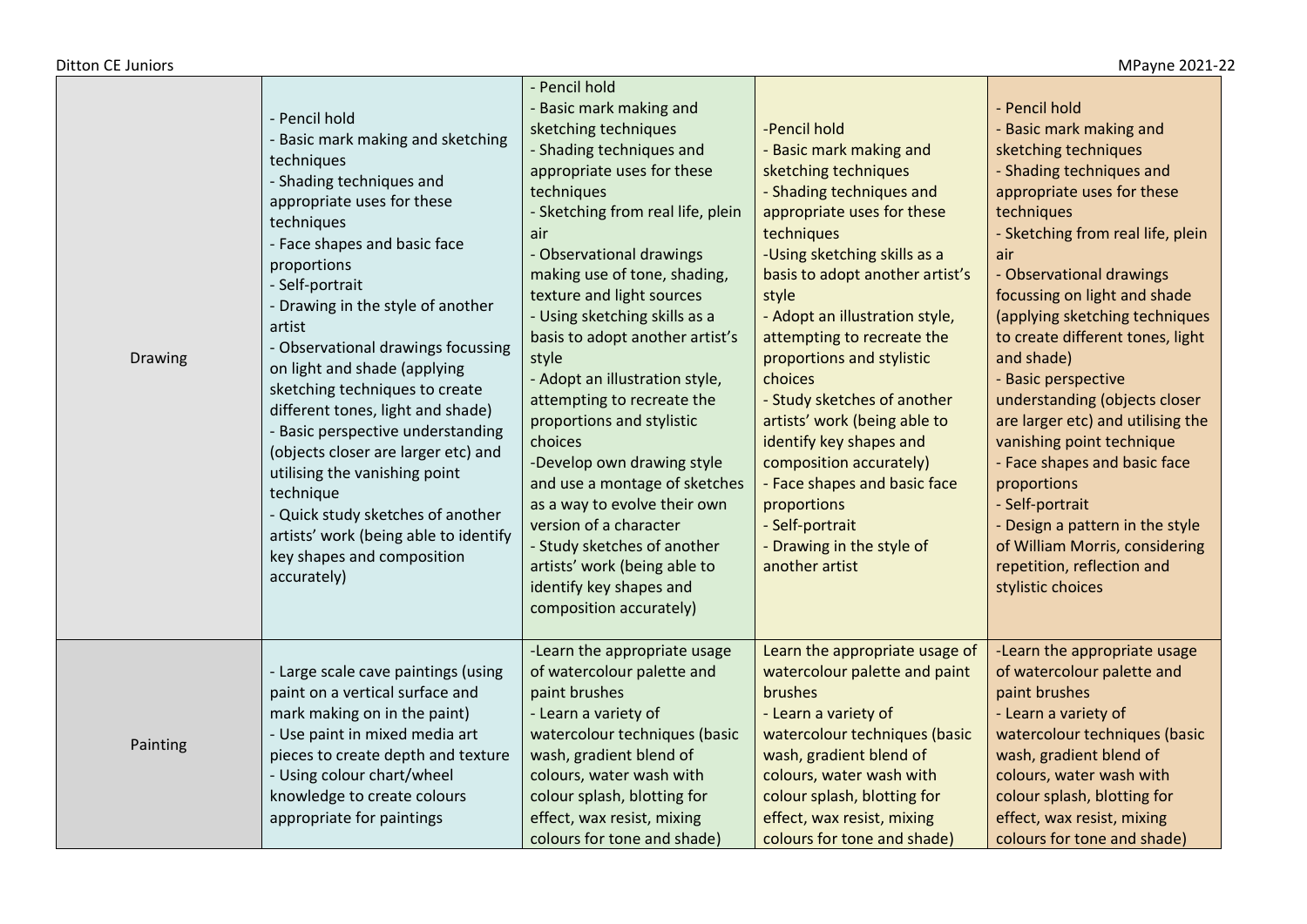| <b>Ditton CE Juniors</b><br>MPayne 2021-22 |                                                                                                                                                                                 |                                                                                                                                                                                                                                                                                                         |                                                                                                                                                                                                                                                           |                                                                                                                                                                                                                                                                                                                                                                                                                                                                                                                |  |
|--------------------------------------------|---------------------------------------------------------------------------------------------------------------------------------------------------------------------------------|---------------------------------------------------------------------------------------------------------------------------------------------------------------------------------------------------------------------------------------------------------------------------------------------------------|-----------------------------------------------------------------------------------------------------------------------------------------------------------------------------------------------------------------------------------------------------------|----------------------------------------------------------------------------------------------------------------------------------------------------------------------------------------------------------------------------------------------------------------------------------------------------------------------------------------------------------------------------------------------------------------------------------------------------------------------------------------------------------------|--|
|                                            |                                                                                                                                                                                 | - 'Sketch' in watercolours<br>without a pencil sketch first<br>(being able to use paint subtly<br>and control viscosity)<br>- Choose appropriate<br>techniques to create textures<br>and effects in a piece of<br>artwork                                                                               | - Choose appropriate<br>techniques to create textures<br>and effects in a piece of<br>artwork<br>- Make appropriate choices of<br>paint colour to ensure tonality<br>and cohesion<br>- Have good control and<br>judgement of paint when<br>block printing | - 'Sketch' in watercolours<br>without a pencil sketch first<br>(being able to use paint subtly<br>and control viscosity)<br>- Choose appropriate<br>techniques to create textures<br>and effects in a piece of<br>artwork<br>- Make appropriate choices of<br>paint colour to ensure tonality<br>and cohesion when recreating<br>a Morris pattern<br>- Have good control and<br>judgement of paint when<br>block printing<br>- Transfer controlled painting<br>techniques to recreate a<br>realistic sculpture |  |
| 3D Work                                    | - Shadow box art (being able to<br>utilise negative space to create a<br>show image)                                                                                            | - Large scale Rangoli patterns<br>in chalk on playground (be<br>able to use perspective and<br>knowledge of patterns) - use<br>birds-eye perspective to<br>analyse and ensure work is<br>even etc<br>-Paintbrush control to ensure<br>clean lines when using face<br>paints to create henna<br>patterns | - Clay work to create Greek<br>style pottery - looking at pot<br>building techniques and clay as<br>a medium                                                                                                                                              | - Create a relief block print<br>using by carving a pattern in a<br><b>Styrofoam block</b><br>- Use controlled techniques to<br>work with clay and create a<br>realistic and delicate result                                                                                                                                                                                                                                                                                                                   |  |
| <b>Mixed Media</b>                         | - Pastels and charcoal in the style<br>of cave paintings<br>- Use of alternative tools (sticks,<br>tooth picks, blunt ends of<br>paintbrushes and hands) to<br>explore textures | - Using coloured pencils to<br>create a variety of shades,<br>colours, tones and textures<br>- Use pen and water to<br>recreate a pen and ink style<br>character                                                                                                                                        | - Collage to create a self-<br>portrait both in likeness and<br>incorporating their<br>personalities through likes and<br>dislikes.                                                                                                                       | -Recreate a Victorian Cameo<br>using a modern technique<br>- Using paint and PVA to<br>realistically paint a clay<br>sculpture of a poppy                                                                                                                                                                                                                                                                                                                                                                      |  |